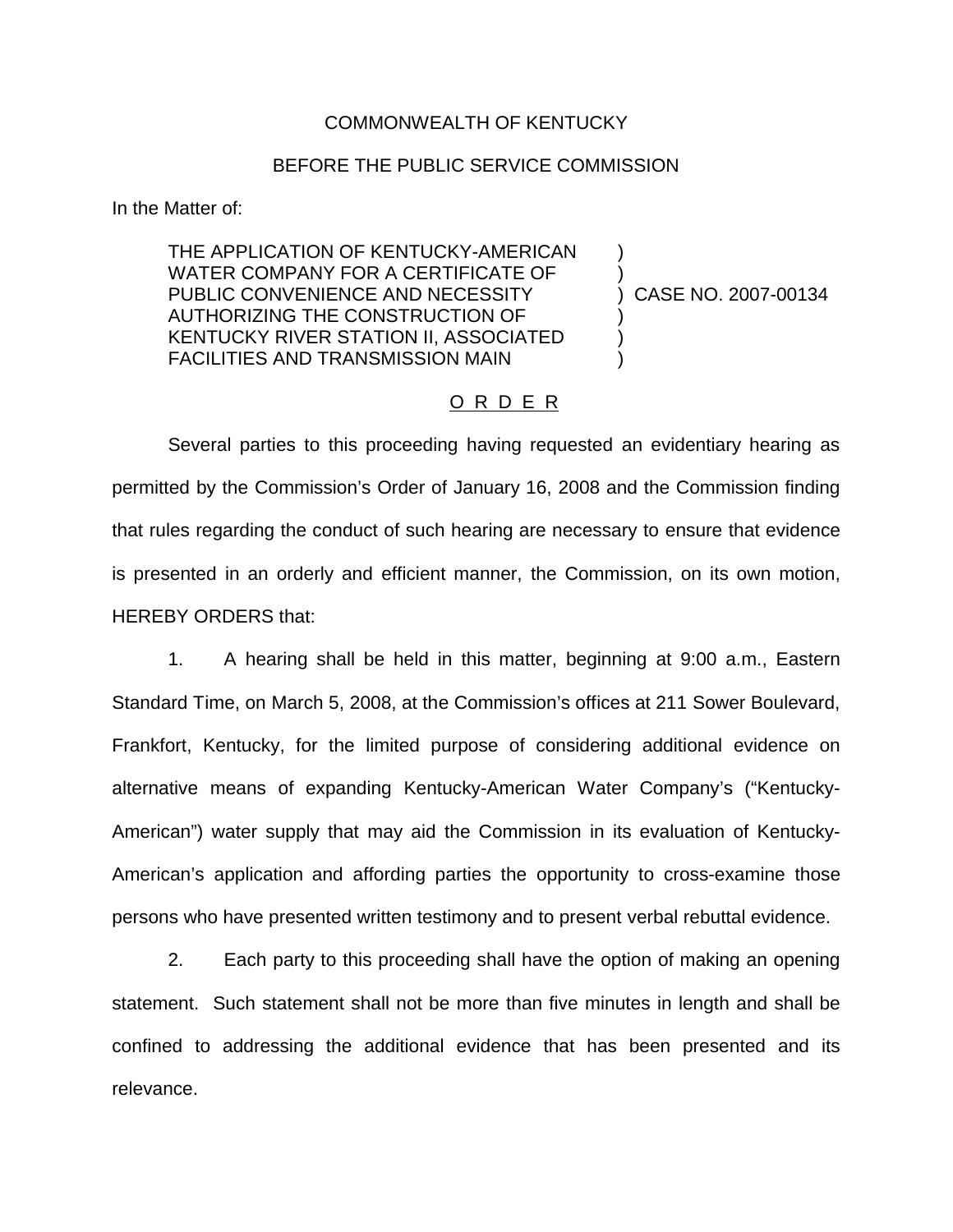3. No closing statements shall be made.

4. Parties who have submitted additional evidence in the form of written testimony on or about February 11, 2008 shall present their evidence in the following order:

- a. Louisville Water Company
- b. Citizens for Alternative Water Solutions

5. Direct examination of the witnesses of parties who submitted additional testimony on or before February 11, 2008 shall be limited to the authentication and adoption of that written testimony.

- 6. Presentation of rebuttal testimony shall be in the following order:
	- a. Lexington-Fayette Urban County Government
	- b. Kentucky River Authority
	- c. Kentucky Industrial Utility Customers
	- d Bluegrass Water Supply Commission
	- e. Attorney General
	- f. Kentucky-American Water Company
- 7. Cross-examination of all witnesses shall be conducted in the following

order:

- a. Kentucky-American Water Company
- b. Louisville Water Company
- c. Attorney General
- d. Bluegrass Water Supply Commission
- e. Citizens for Alternative Water Solutions